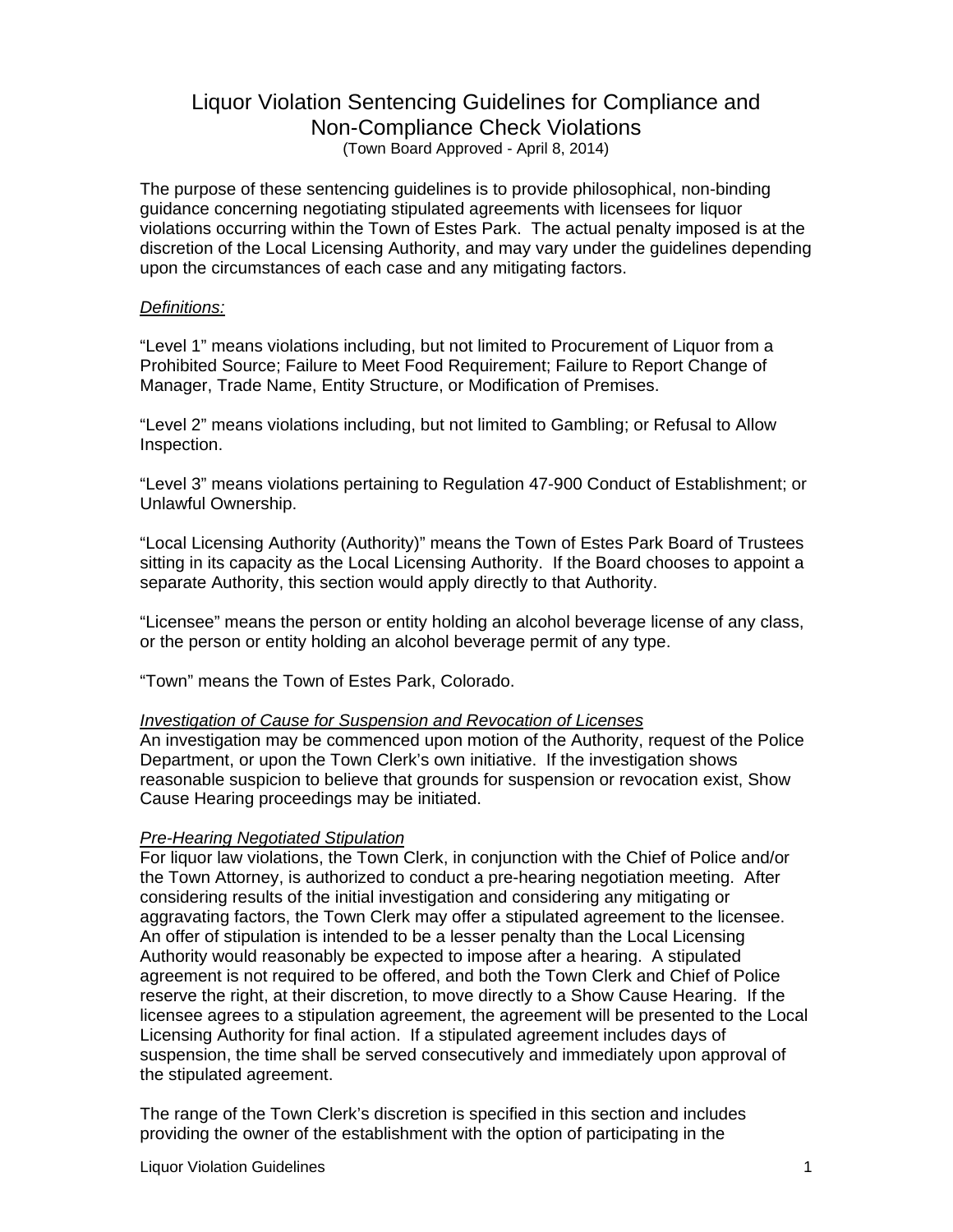Restorative Justice process in lieu of fulfilling the terms and conditions of the stipulation agreement. Additionally, the employee involved in the violation may choose the Restorative Justice option over facing criminal charges in district court. When the Restorative Justice option is chosen the case will be referred to the Estes Valley Restorative Justice Partnership (EVRJP).

## *Penalty Guidelines*

Penalties for violation of any provisions of this Chapter, the Colorado Liquor Code, Colorado Beer Code, or Colorado Special Events Code shall be as provided in the guidelines below. Nothing in the following guidelines is meant to restrict the Local Licensing Authority from issuing a lesser penalty, a higher penalty, or additional penalties as allowed by this Code or state law, up to and including suspension or revocation of a liquor license.

For any offense involving Sale to a Minor or Service of a Visibly Intoxicated Person, the Authority requires, as a condition of holding any days of suspension in abeyance, that the licensee present timely proof of approved alcohol server training of each employee of the establishment who sells or serves alcohol or malt beverages.

When the penalty is a result of a violation that occurred during a compliance check, the guidelines in the Code of Regulations, 1 C.C.R. 203-2, Regulation 47-604 shall apply. The penalties described below reflect this Regulation, and may also be applied to a similar violation that occurs outside of a compliance check.

| Violation(s):<br>Sale to a Minor<br><b>Sale To Visibly</b><br><b>Intoxicated Person</b><br>Sale or Service by<br><b>Underage Employee</b> | <b>Penalty Range</b>                          | <b>Payment of</b><br>fine permitted                                                                                                                                             | <b>Negotiated</b><br><b>Stipulation</b><br>Range                                               | <b>Additional Requirements</b>                                                                                                                                                                                  |
|-------------------------------------------------------------------------------------------------------------------------------------------|-----------------------------------------------|---------------------------------------------------------------------------------------------------------------------------------------------------------------------------------|------------------------------------------------------------------------------------------------|-----------------------------------------------------------------------------------------------------------------------------------------------------------------------------------------------------------------|
| First offense                                                                                                                             | Written warning<br>up to 15 day<br>suspension | Yes                                                                                                                                                                             | 0 to 15 days<br>served with<br>15 to 0 days<br>held in<br>abeyance for<br>one year             | If the employee making the<br>sale has completed a state-<br>approved server training, a<br>written warning is<br>recommended in compliance<br>with Regulation 47-604(A)(2).<br>Adopt recommended<br>practices. |
| Second offense<br>within one year                                                                                                         | Up to 30 day<br>suspension or RJ<br>Option    | Yes, if fine was<br>not paid or<br>suspension<br>served for first<br>offense and if<br>there are no<br>other offenses<br>within the past<br>two years (12-<br>47-601(3)(a)(III) | 10 to 20 days<br>served with<br>20 to 10 days<br>held in<br>abeyance for<br>up to 18<br>months | Any time held in abeyance<br>from a prior penalty must be<br>served. May not pay fine in<br>lieu of this portion of the<br>suspension.                                                                          |

## **GUIDELINES FOR SALE AND SERVICE ALCOHOL VIOLATIONS**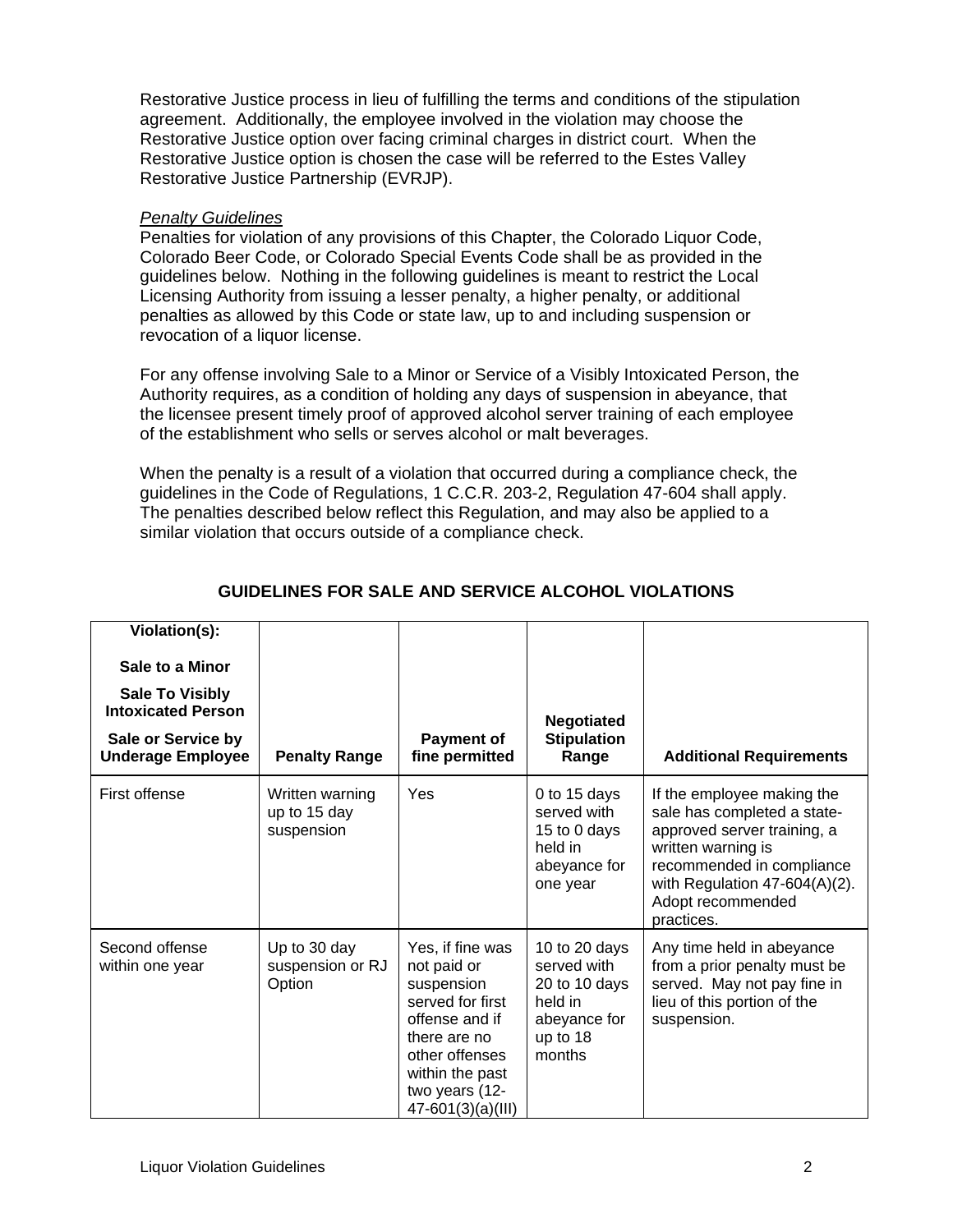| Third offense within<br>one year           | Up to 45 days<br>suspension, RJ<br>Option, or<br>revocation | No                                         | 30 to 45 days<br>served                                                             | Time held in abeyance not<br>allowed. Time held in<br>abeyance from prior<br>offense(s) must be served.<br>May not pay a fine in lieu of<br>suspension.                                                                                                           |
|--------------------------------------------|-------------------------------------------------------------|--------------------------------------------|-------------------------------------------------------------------------------------|-------------------------------------------------------------------------------------------------------------------------------------------------------------------------------------------------------------------------------------------------------------------|
| Second offense<br>within two years         | Up to 21 day<br>suspension or RJ<br>option                  | Yes, if fine was<br>not previously<br>paid | 14 to 21 days<br>served with 7<br>to 0 days held<br>in abeyance<br>for one year.    | If a second offense occurs<br>within one (1) year of the first<br>offense, any days held in<br>abeyance from the first<br>offense will be imposed in<br>addition to separate sanctions<br>for the second offense. May<br>not pay a fine in lieu of<br>suspension. |
| Third Offense within<br>two or three years | Up to 30 days<br>suspension, RJ<br>Option, or<br>revocation | No                                         | 20 to 30 days<br>served with<br>10 to 0 days<br>held in<br>abeyance for<br>one year | If a third offense occurs within<br>one year of an earlier offense,<br>any days held in abeyance<br>from the earlier offense(s) will<br>be imposed in addition to<br>separate sanctions for the<br>third offense. May not pay a<br>fine in lieu of suspension.    |

# **Recommended Practices**

- 1. **Create and maintain a written sales policy** establishments should have a written policy identifying steps that staff must take for every transaction.
- 2. **Train staff and management on the alcohol sales policy** all staff should be fully trained before being permitted to sell alcohol.
- 3. **Provide tools for employees** provide appropriate tools (i.e. as ID Checking Guides, electronic ID scanners, programmable cash registers) to help staff sell responsibly.
- 4. **Monitor staff conduct** monitor staff performance as a quality control strategy.
- 5. **Keep records** in order to demonstrate company practices, document training, compliance checks, disciplinary actions; keep an unusual occurrence log; and appoint a high-level employee to oversee compliance with laws and company policy.

When considering mitigating and aggravating factors, the Authority and/or Town Clerk, Chief of Police, and Town Attorney shall consider:

- Action taken by the licensee to prevent violations, i.e. server training.
- Licensee's past history of success or failure with compliance checks.
- Any corrective action taken by the licensee.
- Any corrective action taken for prior violations and the effectiveness of the corrective action.
- Willfulness or deliberateness of the violation.
- Likelihood of recurrence of the violation.
- Factors which might make the situation unique, such as:
	- o Prior notification that the compliance check would be forthcoming.
	- o The dress or appearance of the underage operative, i.e. the operative was wearing a high school letter jacket.
	- o Licensee or Registered Manager is the violator or directed an employee or other individual to violate the law.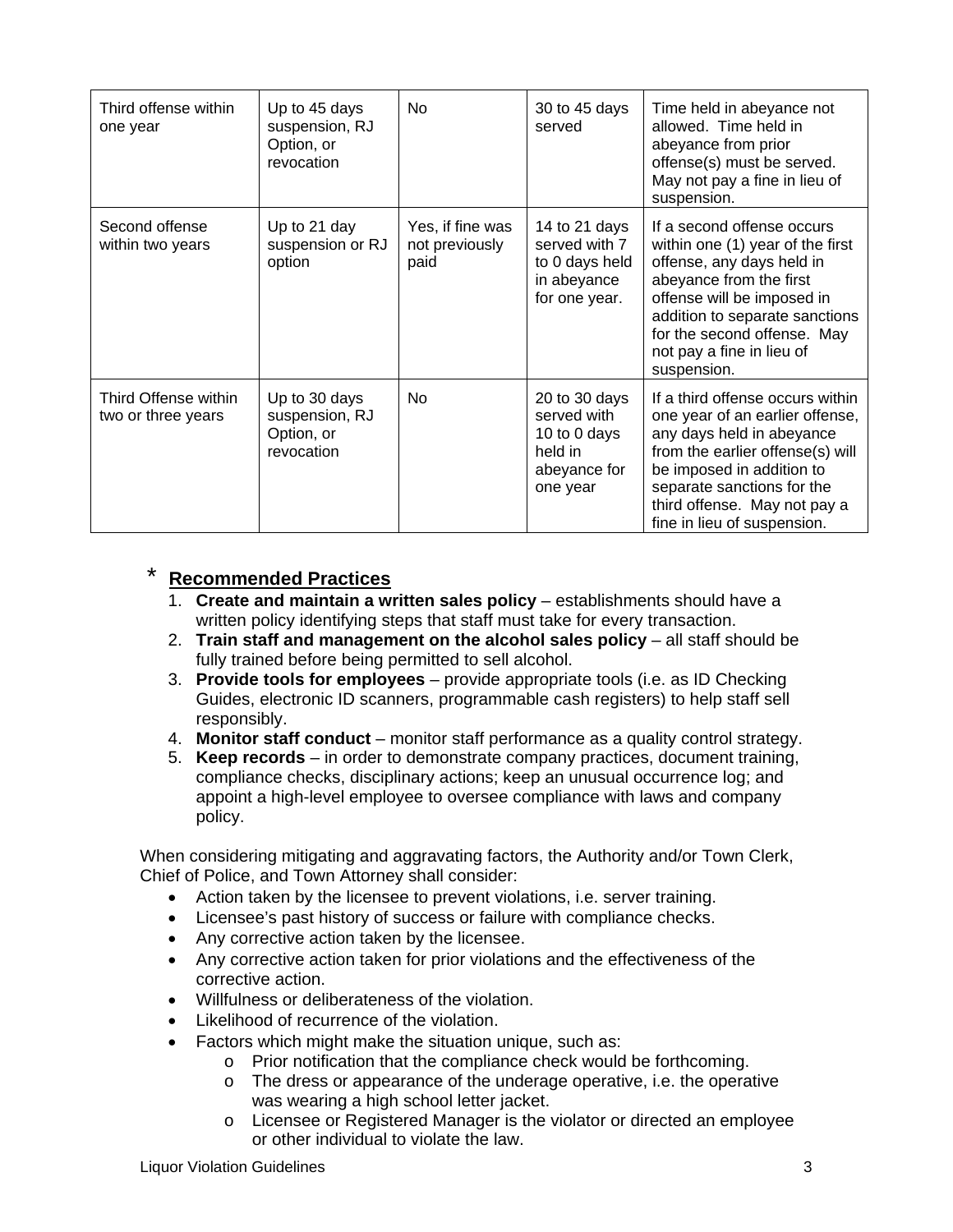# **GUIDELINES FOR LEVEL 1 – LEVEL 3 ADMINISTRATIVE VIOLATIONS**

| <b>Level 1 Violation</b>          | <b>Penalty Range</b>                           | <b>Payment of fine</b><br>permitted                                          | <b>Negotiated</b><br><b>Stipulation</b><br>Range                                   | <b>Additional Requirements</b>                                                                                                         |
|-----------------------------------|------------------------------------------------|------------------------------------------------------------------------------|------------------------------------------------------------------------------------|----------------------------------------------------------------------------------------------------------------------------------------|
| First offense                     | Written warning<br>up to 10 days<br>suspension | Yes                                                                          | 3 to 7 days<br>served plus 7<br>to 3 days held<br>in abeyance<br>for one year      |                                                                                                                                        |
| Second offense<br>within one year | 15 days<br>suspension                          | Yes, if fine was<br>not paid or<br>suspension<br>served for first<br>offense | 5 to 10 days<br>served with<br>10 to 5 days<br>held in<br>abeyance for<br>one year | Any time held in abeyance<br>from a prior penalty must<br>be served. May not pay<br>fine in lieu of this portion of<br>the suspension. |

| <b>Level 2 Violation</b>          | <b>Penalty Range</b>                                                                | <b>Payment of fine</b><br>permitted | <b>Negotiated</b><br><b>Stipulation</b><br>Range                                                                                      | <b>Additional Requirements</b> |
|-----------------------------------|-------------------------------------------------------------------------------------|-------------------------------------|---------------------------------------------------------------------------------------------------------------------------------------|--------------------------------|
| First offense                     | Written warning<br>up to 20 day<br>suspension<br>(Aggravated: 25<br>day suspension) | <b>Yes</b>                          | 7 days served<br>with 13 held in<br>abeyance for<br>one year<br>(Aggravated:<br>8 days served<br>with 17 days<br>held in<br>abeyance) |                                |
| Second offense within<br>one year | Hearing is set<br>for revocation of<br>license                                      |                                     |                                                                                                                                       |                                |

| <b>Level 3 Violation</b>          | <b>Penalty Range</b>                                                                                                 | <b>Payment of fine</b><br>permitted | <b>Negotiated</b><br><b>Stipulation</b><br>Range                      | <b>Additional Requirements</b> |
|-----------------------------------|----------------------------------------------------------------------------------------------------------------------|-------------------------------------|-----------------------------------------------------------------------|--------------------------------|
| First offense                     | 30 days<br>suspension (If<br>first offense is<br>serious enough<br>a hearing is set<br>for revocation of<br>license) | No.                                 | 10 days<br>served with<br>20 days held<br>in abeyance<br>for one year |                                |
| Second offense within<br>one year | Hearing is set<br>for revocation of<br>license                                                                       |                                     |                                                                       |                                |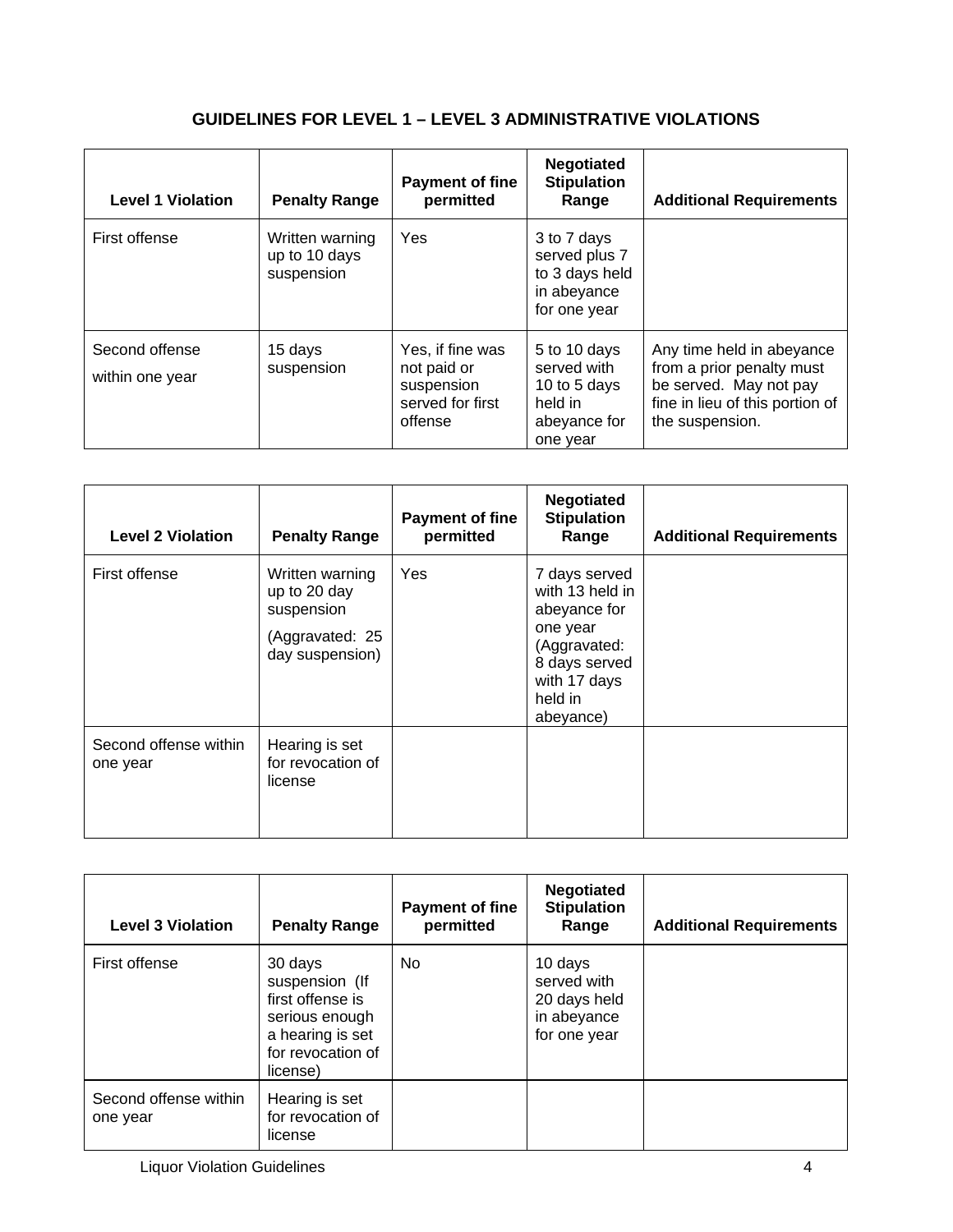## *Consideration of Payment of Fine in Lieu of Suspension*

The Local Licensing Authority agrees to accept and adopt the optional procedures described in C. R. S. §12-47-601(3) through (6). This shall apply to any licensee who violates or whose employees violate any terms of this Chapter or of Title 12, Articles 46, 47, and 48, or the rules and regulations related thereto.

A fine in lieu of suspension may be considered for suspensions of fourteen days or less. In considering the licensee's petition to pay a fine in lieu of suspension, the Authority shall use the criteria set forth in C. R. S. §12-47-601(3)(a)(I) through (III), which provide that a fine in lieu of suspension may be considered when the authority is satisfied that the following conditions obtain:

(I) That the public welfare and morals would not be impaired by permitting the licensee to operate during the period set for suspension and that the payment of the fine will achieve the desired disciplinary purposes;

(II) That the books and records of the licensee are kept in such a manner that the loss of sales of alcohol beverages that the licensee would have suffered had the suspension gone into effect can be determined with reasonable accuracy therefrom; and

(III) That the licensee has not had his or her license or permit suspended or revoked, nor had any suspension stayed by payment of a fine, during the two years immediately preceding the date of the motion or complaint which has resulted in a final decision to suspend the license or permit.

The fine shall be determined in accordance with C. R. S. §12-47-601(3) (b) and (c), which provide as follows:

 (I) The fine accepted shall be the equivalent to twenty percent of the licensee's estimated gross revenues from sales of alcohol beverages during the period of the proposed suspension; except that the fine shall be not less than two hundred dollars nor more than five thousand dollars.

 (II) Payment of any fine pursuant to the provisions of this subsection shall be in the form of cash or in the form of a certified check or cashier's check made payable to the licensing authority i.e. Town of Estes Park.

The Town Clerk is authorized to recommend payment of a fine in lieu of suspension that meets the criteria set forth as part of a stipulated agreement.

#### *Consideration of Restorative Justice in Lieu of Suspension*

For each liquor license violation case referred to the Estes Valley Restorative Justice Partnership, a process of identifying and repairing harm would be followed. The EVRJP process allows for consequences to match the specific details and circumstances of each case as opposed to the same penalty being imposed for all incidences. It also allows the community a voice by inviting community members to be a part of the process.

When the Restorative Justice option is chosen, the owner of the establishment and/or the employee involved in the violation would be contacted by EVRJP staff to both learn about the Restorative Justice process and to review the facts of the case. Facilitators and community members would be selected to participate in a Community Group Conference Circle in order to develop a unique contract to be fulfilled by the offender(s) in lieu of a suspension and/or fine as agreed upon in the stipulation agreement. The